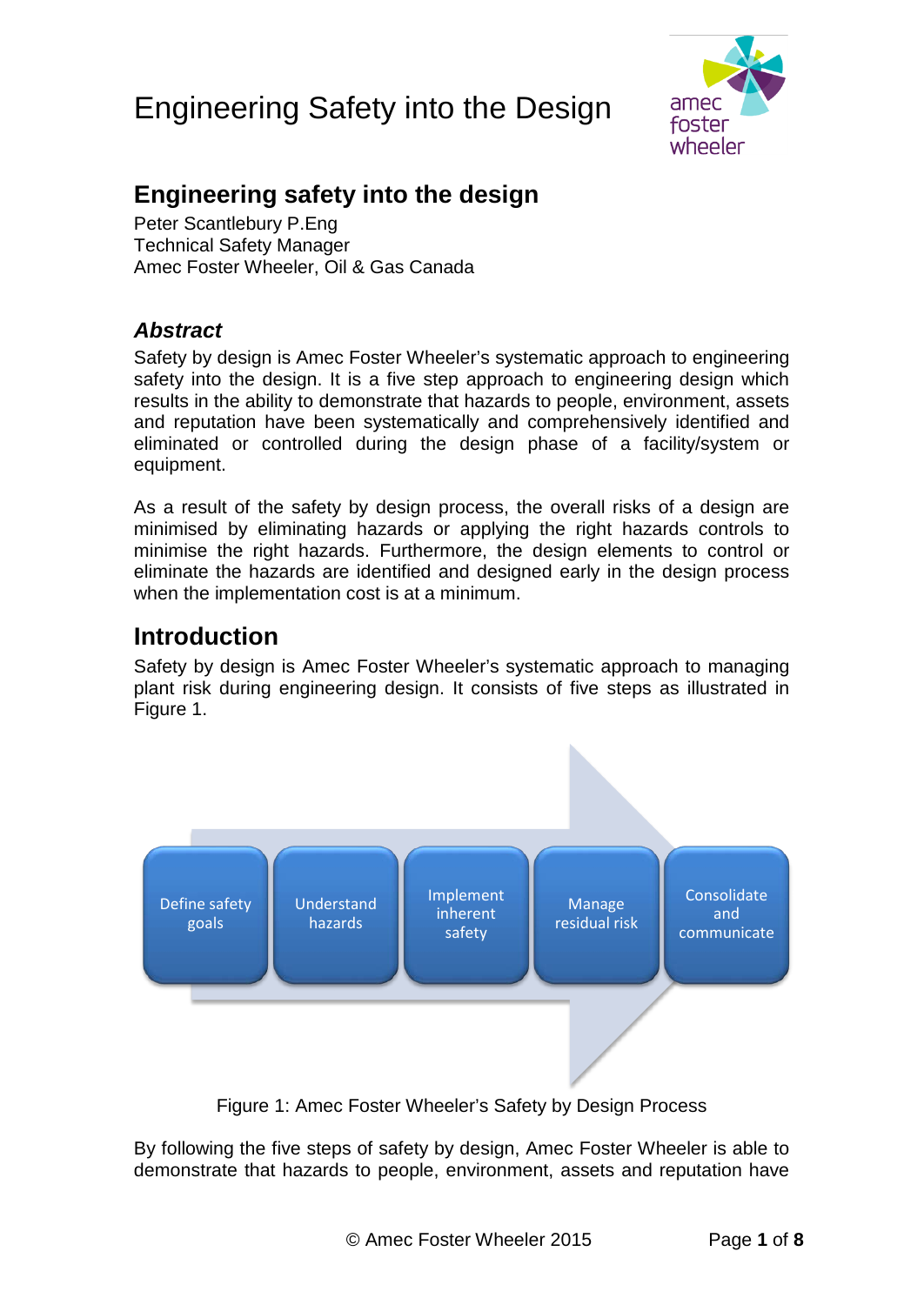

been systematically and comprehensively identified and assessed during the design phase of a facility/system or equipment.

A key feature of the safety by design process is that before hazards are managed with safeguards, it is examined whether these hazards can be entirely avoided, or their magnitude can be reduced by design. The result of this is that fewer safeguards are required and the performance requirement of these safeguards is reduced.

## **Safety by Design**

Amec Foster Wheeler's safety by design process is a five step approach to engineering design which results in the ability to demonstrate that hazards to people, environment, assets and reputation have been systematically and comprehensively identified and assessed during the design phase of a facility/system or equipment.

The five steps, as illustrated in [Figure 1,](#page-0-0) are:

- Define safety goals
- Understand hazards
- Implement inherent safety
- Manage residual risk
- Consolidate and communicate

#### *Define safety goals*

Defining the safety goals maintains focus throughout the safety by design process. The safety goals typically include the regulatory requirements, project specific requirements, risk criteria and as low as reasonably practicable (ALARP) criteria.

### *Understand hazards*

Understanding the hazards identifies the hazards to people, environment, assets and reputation. The hazards could occur in the development phases (e.g. construction, fabrication, testing) and operational phases (e.g. operations, upgrade, decommissioning).

#### *Implement inherent safety*

Implementing inherent safety is a process that seeks to eliminate a hazard completely or reduce its magnitude sufficiently by means that is inherent in the process and thus permanent and inseparable from it. The result of this process is that the need for safeguards is eliminated or the required effectiveness of the safeguards is reduced.

Amec Foster Wheeler's approach to implementing inherent safety is based on the principles of inherently safer design, as defined by Amyotte and Kletz (2010) and the Center for Chemical Process Safety (CCPS) (2008). These principles are: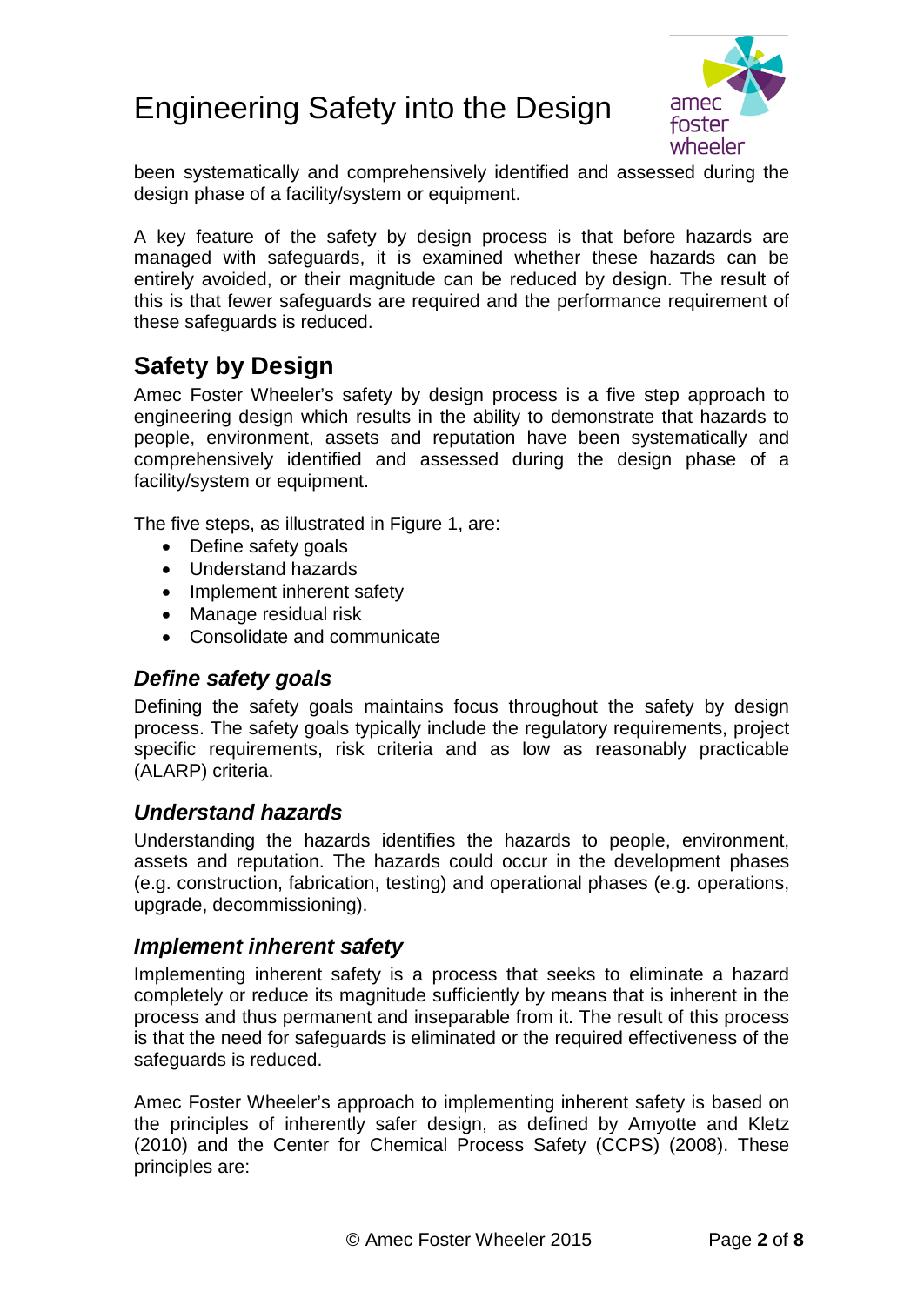

| Eliminate<br>Minimise | - Remove hazardous materials, processes and activities;<br>- Use smaller quantities of hazardous substances,<br>- Minimise the number of hazardous activities;                                                               |
|-----------------------|------------------------------------------------------------------------------------------------------------------------------------------------------------------------------------------------------------------------------|
| Substitute            | - Replace a hazardous material with one that is less hazardous,<br>- Substitute a hazardous activity for one that is less hazardous;                                                                                         |
|                       | Moderate – Minimise the impact of a release of hazardous material or energy,<br>by changing the layout/configuration, adopting less hazardous<br>operating conditions or a less hazardous form of a material,<br>facilities, |
| Simplify              | - Minimising the number of people exposed, and;<br>- Design facilities in order to eliminate unnecessary complexity,<br>thus minimising the possibility of human errors.                                                     |

### *Manage residual risk*

Managing residual risk determines the magnitude of risk associated with the hazards and adds controls or safeguards to reduce the risk to meet the risk criteria. Safeguards can categorised by type and sequence that they act on reducing the magnitude of risk.

The types of safeguards can be defined as follows and are presented in order of preference:

|                     | Passively engineered – Reduce the consequence or likelihood of an incident |
|---------------------|----------------------------------------------------------------------------|
|                     | arising from a hazard through devices which do not                         |
|                     | require detection of an incident or action by any                          |
|                     | person or device.                                                          |
| Actively engineered | - Reduce the consequence or likelihood of an incident                      |
|                     | origing from a hazard by detection of an incipiont                         |

- arising from a hazard by detection of an incipient incident and activation of devices which interrupt the sequence of events resulting in the incident or mitigate the consequences of the incident.
- Administrative Reduce the consequence or likelihood of an incident arising from a hazard by detection of an incipient incident followed by implementation of procedures or human activated devices to interrupt the sequence of events resulting in the incident or mitigate the consequences of an incident.

The sequence that the safeguards act upon risk can be defined as follows and are presented in order of preference:

| Prevention        | - Minimise likelihood of a hazard materialising                            |
|-------------------|----------------------------------------------------------------------------|
|                   | Detection and control – Limit severity of hazard before effects take place |
| <b>Mitigation</b> | - Limit impact and prevent escalation                                      |
|                   | Emergency response - Evacuate and recover personnel                        |

Combining the safeguard type and sequence order of preferences results in the overall order of preference shown in [Figure 2.](#page-3-0)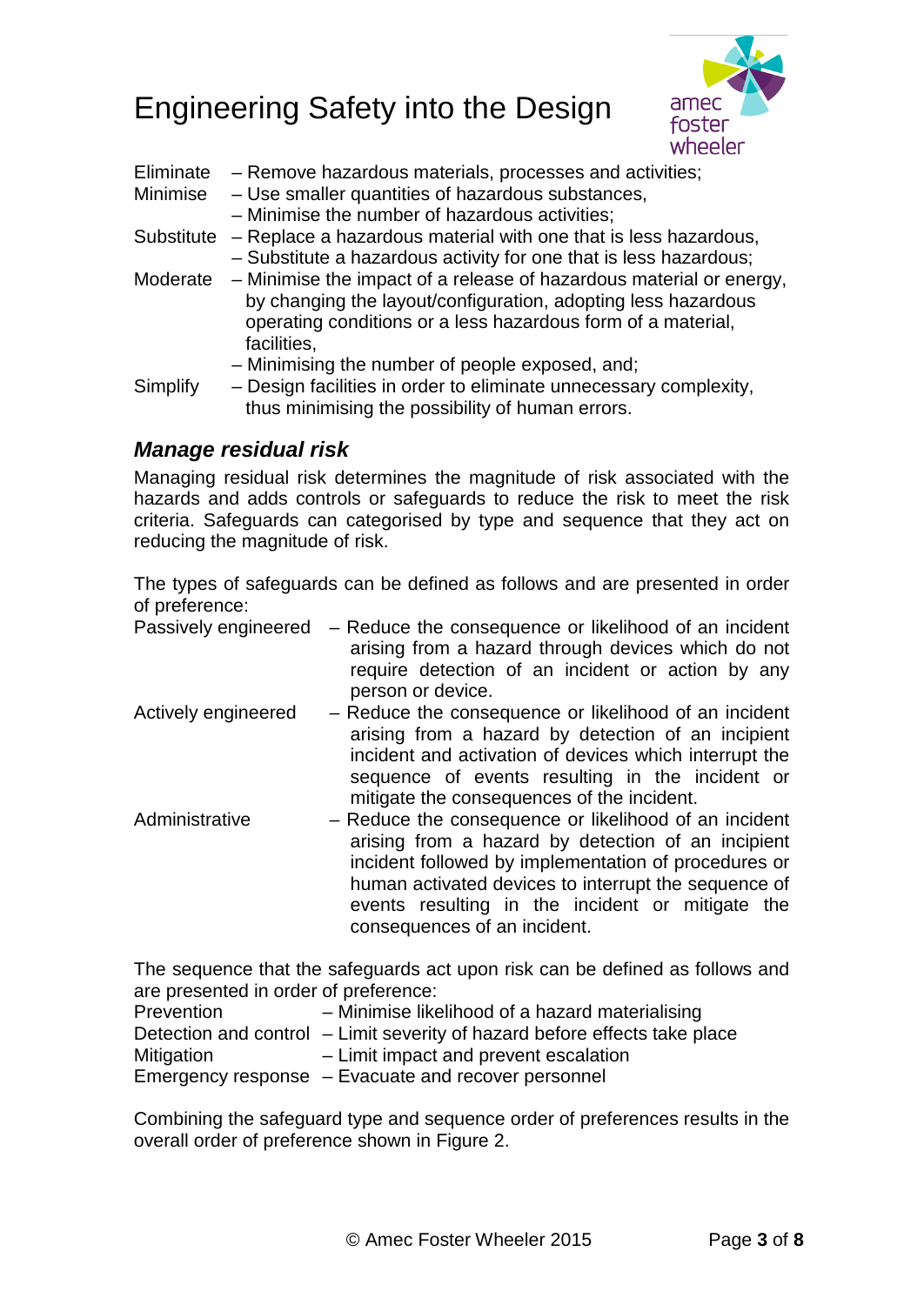

Figure 2: Safeguard Preference

<span id="page-3-0"></span>Safety instrumented functions, such as high pressure trips, are considered active engineered safeguards and typically prevent a hazard from materialising. While safety instrumented functions, such as fire and gas trips, detect and control, or mitigate a hazard.

### *Consolidate and communicate*

Consolidating and communicating demonstrates that the safety by design process has been completed as intended, meeting the goals defined at the beginning of the project. This is done by consolidating the results of the safety by design process and communicating these results to the relevant stakeholders.

## **Impacts of Applying Safety by Design**

A systematic approach to engineering safety into the design is widely applied to managing major hazards. However, the systematic approach also reduces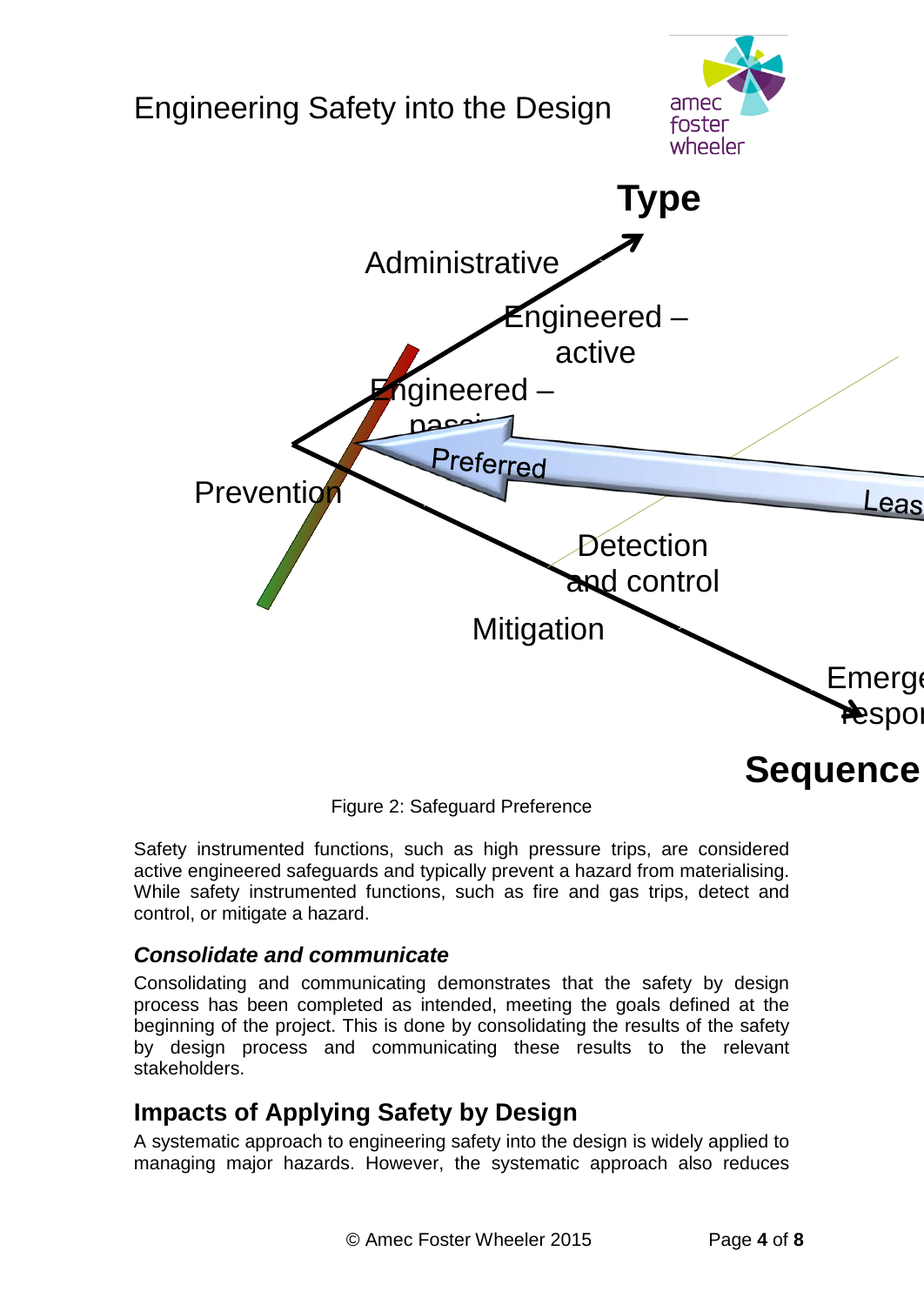

other hazard types such as occupational health and safety, environmental, and asset.

Research by the Australian Safety and Compensation Council into the role of design in occupational health and safety incidents in Australia found design contributed to a significant portion of occupational health and safety incidents. In the Australian Safety and Compensation Council (2006) guideline it is reported that

- *Design-related issues were definitely or probably involved in at least 50% of the incidents in the agriculture, trade and mining industries with between 40-50% of the incidents in construction, manufacturing and transport/storage industries.*
- *Solutions already exist for most of the identified design problems…*(pg. 6)

By implementing a systematic approach to engineering safety into the design early in a facility's design lifecycle, the facility's risk can be minimised for the least cost.

To illustrate this, consider the location of occupied buildings in a facility with explosion hazards. By identifying the explosion hazards early in the facility's design lifecycle, before the layout has been fixed, the impacts of rearranging the layout of the plant to minimise the consequences of an explosion are minimised. There are no schedule impacts or engineering rework required in changing the layout. Thus, the layout will be optimised based on technical, operational and ALARP factors.

Once the layout has been fixed in the design lifecycle, the schedule impacts and/ or engineering rework becomes a constraint in optimising the layout. Additionally, the further the design lifecycle progresses the greater the schedule impacts and/or engineering rework. Once the plant is build the implementation costs become an additional factor.

## **Safety by Design Applied**

An ethylene oxide explosion which was investigated by the US Chemical Safety Board (2006) will be used to illustrate the safety by design process.

### *Background*

The following is a brief background to the incident. A complete background of the incident and subsequent investigation can be found on the US Chemical Safety Board (2006) website.

Ethylene oxide is a toxic and explosive gas used to sterilize products such as medical products. The product to be sterilized is placed into a large chamber and ethylene oxide is introduced into the chamber. Once the sterilization cycle has completed a gas wash occurs to purge the ethylene oxide through a scrubber and then the chamber is ventilated with air through a catalytic oxidizer. The catalytic oxidizer has an open flame.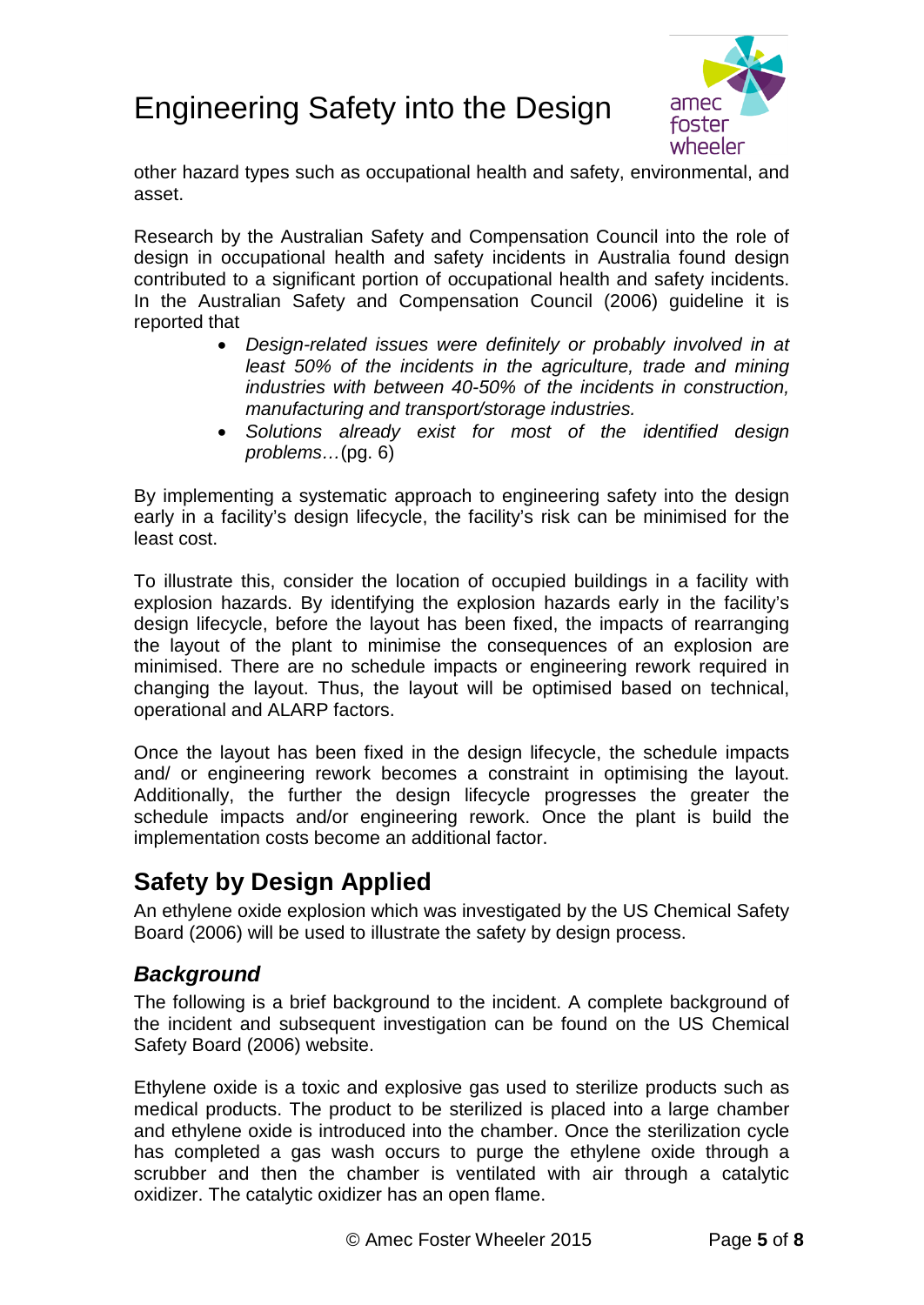

The accident sequence started when the operator experienced alarms indicating a sequence failure in a sterilization chamber. In investigating the cause of sequence failure, a maintenance worker bypassed the gas wash. As a result of this a flammable mixture was sent to the catalytic oxidizer which subsequently ignited the mixture causing an explosion in the sterilisation chamber.

The explosion caused significant damage to the facility and shattered glass windows in the control room. Fortunately there were no fatalities but the shattered glass caused minor injuries to four people.

In this incident it is easy to focus on the maintenance worker who bypassed the gas wash. However, a different focus is achieved if the question is asked: What could the designers of the facility have done to prevent this incident?

To answer this question the five steps of safety by design can be followed.

### *Define safety goals*

At a high level the safety goals defined would typically be:

- Fulfill applicable regulatory requirements relating to safety and environment.
- Implement inherent safer design principles.
- Meet risk tolerability criteria and/or as low as reasonably practicable (ALARP) criteria.

### *Understand hazards*

Having defined the safety goals, a hazard identification (HAZID) study would be conducted to identify and understand the hazards of the facility. A key point at this stage is that the likelihood of a hazard is not considered. The focus is solely to identify hazards and understand their severity.

In this example, the HAZID would have identified that ethylene oxide is toxic and flammable, and the potential for an explosion.

### *Implement inherent safety*

The inherent safer design principles are now applied to eliminate or reduce the hazards.

The first question that is explored is: Can the ethylene oxide be eliminated? There are other methods of sterilization which do not use ethylene oxide but if the other methods are not suitable for the products ethylene oxide is intended to sterilise then ethylene oxide is an integral component of the process and cannot be eliminated.

The second question that is explored is can ethylene oxide be minimised? How small of a volume of ethylene oxide can be used and stored, and still fulfil the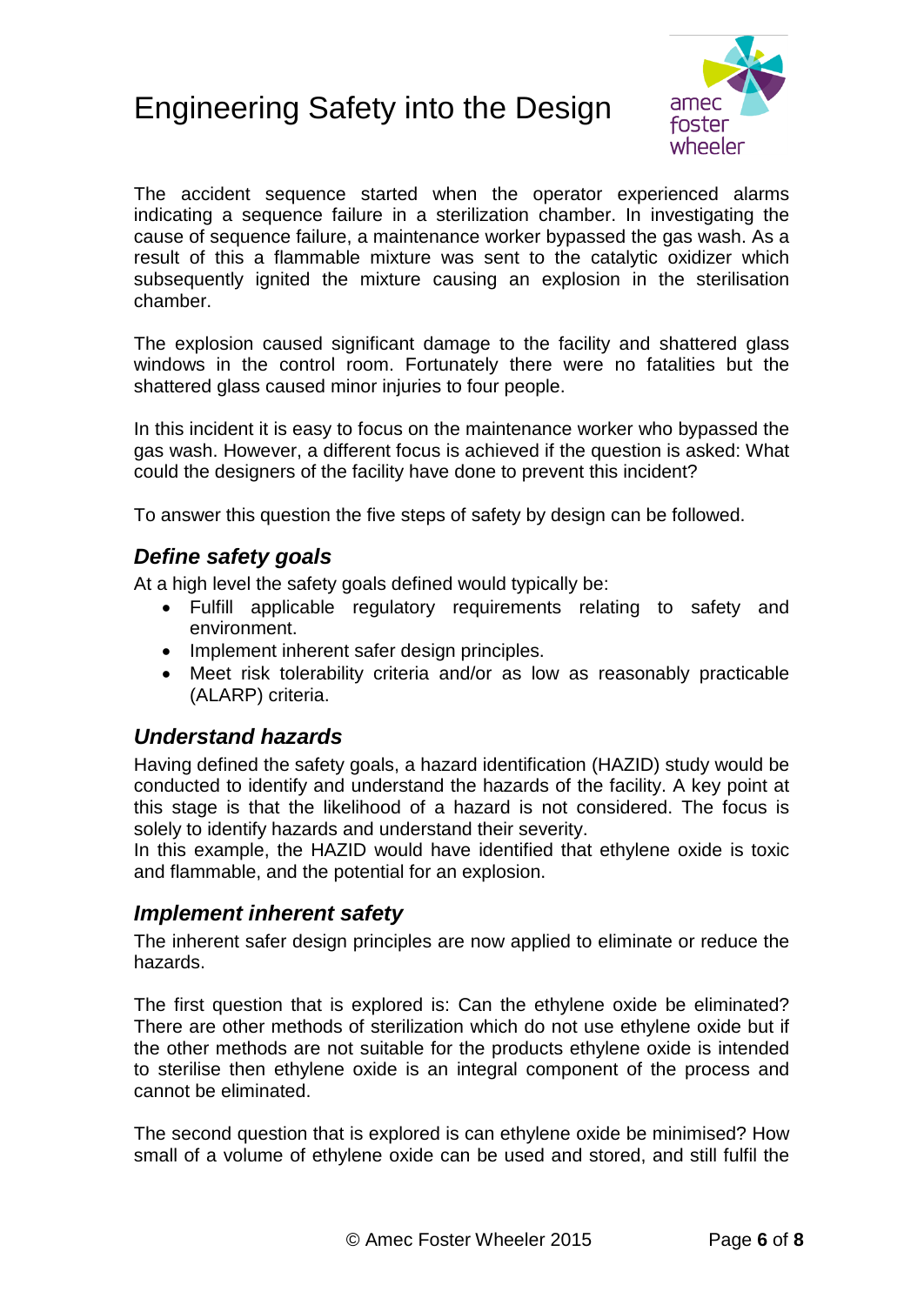

facility's process requirements? In this example the sterilization chamber could be reduced in size. This would reduce the size of the explosion.

The third question that is explored is can a different material that is less hazardous be used? In this example there is no option to substitute the material with a less hazardous material.

The fourth question is can we moderate the hazard? In this example, moderate can relate to modifying the layout to reduce the severity of the hazard. The layout of the facility could be optimised to minimise the severity of the hazard by moving the sterilization chamber away from occupied areas such that an explosion or toxic release would not impact the occupied areas.

Another way to moderate the hazard is to use a technology other than a catalytic converter with an open flame to remove the ethylene oxide in the final ventilation step.

The final question is can we simplify the design? How can we design this so that an operator or maintenance personnel will be less likely to make an error or an error will less likely release a hazard? In this example we would look at the actions operators and maintenance personnel would do and modify the design to simplify these actions.

#### *Manage residual risk*

Having applied the inherently safer design principles, the next step of the safety by design process is to manage the residual risk. It is at this stage that a hazard and operability (HAZOP) study is typically conducted to identify the scenarios that lead to consequences of interest.

It should be highlighted that due to the inherently safer design principles being applied in the previous step of the safety by design process, the HAZOP may not identify all of the scenarios identified during the HAZID as these scenarios have been designed out prior to the HAZOP. Additionally, the consequence severity of many of the scenarios would be significantly reduced.

Having identified the scenarios, each scenario's risk is assessed and evaluated against the risk and ALARP criteria defined in the safety goals. If a given scenario's risk does not meet these criteria then safeguards are evaluated in order of preference.

To illustrate this process, consider that none of the opportunities to implement inherently safer design identified above were implemented. The HAZOP would identify sequence control failure leading to ignition of ethylene oxide resulting in an explosion in the sterilization chamber.

The safeguards typically considered for this scenario would be:

• Sequence shutdown to safe state on detection of high gas concentration to catalytic converter (active engineered prevention)